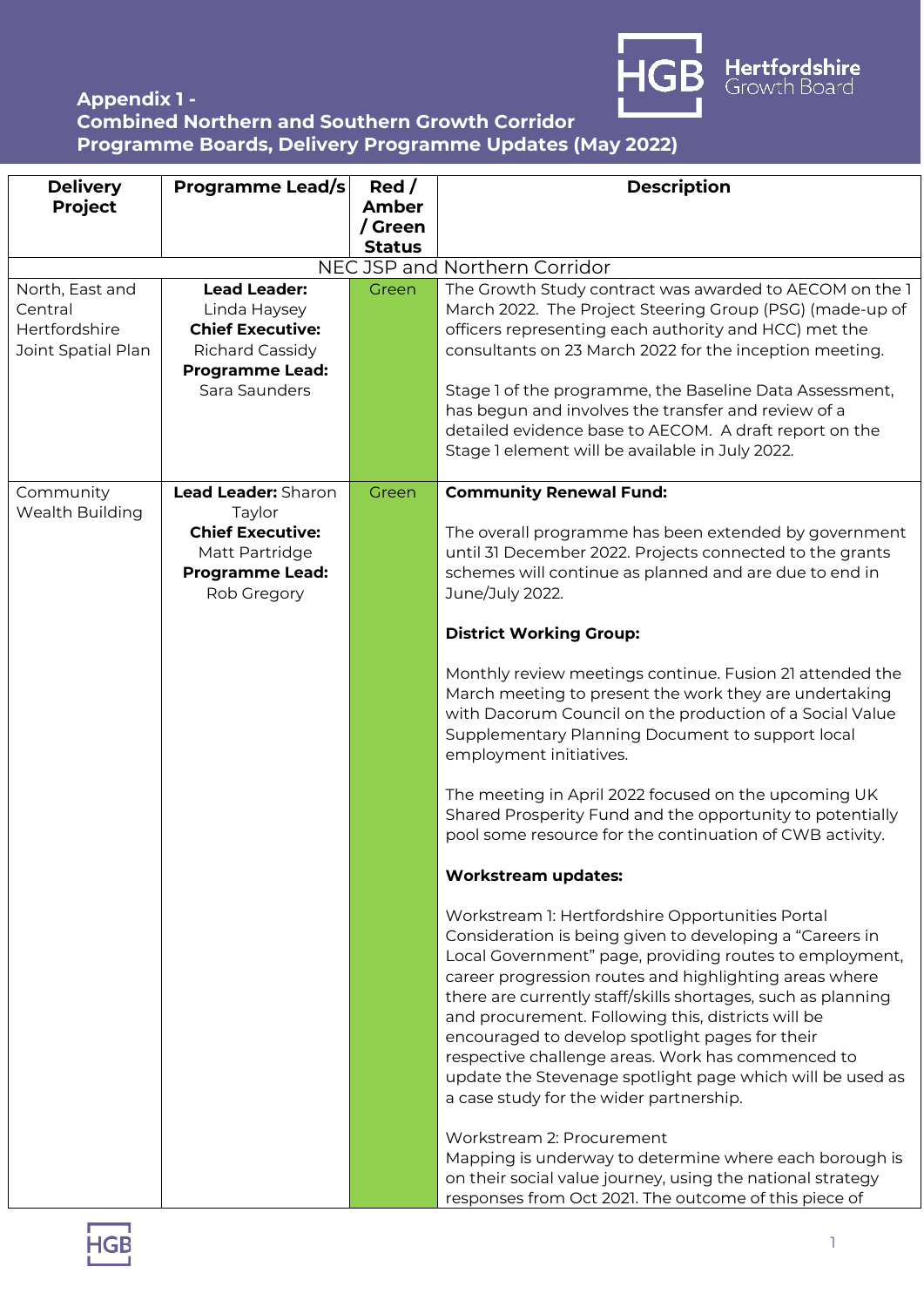|                                           |                                                                                                                                                         |       | work will be used to determine the opportunities for joint<br>proposals going forward.                                                                                                                                                                                                                                                                                                                                                                                                                                                                 |
|-------------------------------------------|---------------------------------------------------------------------------------------------------------------------------------------------------------|-------|--------------------------------------------------------------------------------------------------------------------------------------------------------------------------------------------------------------------------------------------------------------------------------------------------------------------------------------------------------------------------------------------------------------------------------------------------------------------------------------------------------------------------------------------------------|
|                                           |                                                                                                                                                         |       | CLES is facilitating a workshop for Supply Hertfordshire on<br>23 May 2022 to discuss community wealth building<br>generally, and how social value in procurement contributes<br>to the agenda.                                                                                                                                                                                                                                                                                                                                                        |
|                                           |                                                                                                                                                         |       | Workstream 3: Grants scheme<br>Local programmes: projects have begun in earnest with<br>some initial positive results ahead of forecasted<br>outcomes being realised.                                                                                                                                                                                                                                                                                                                                                                                  |
|                                           |                                                                                                                                                         |       | Workstream 4: Planning<br>Dacorum in partnership with Fusion 21 is the key<br>activity within this stream. The Social Value Supplementary<br>Planning document was approved at cabinet in April and<br>will be shared with the Hertfordshire Planning Group at its<br>next meeting.                                                                                                                                                                                                                                                                    |
|                                           |                                                                                                                                                         |       | Workstream 5: Evaluation and Feasibility<br>The university of Hertfordshire successfully tendered to<br>deliver the external evaluation. The inception meeting is<br>due to take place in the third week in May with work<br>beginning in earnest in June following the extension being<br>granted for the overall programme.                                                                                                                                                                                                                          |
|                                           |                                                                                                                                                         |       | The evaluation will be integral to the feasibility plan that will<br>determine how our Community Wealth<br>Building activities can continue following the original CRF<br>funded programme.                                                                                                                                                                                                                                                                                                                                                            |
| Delivery Models<br>for New<br>Settlements | Lead Leaders: Linda<br>Haysey,<br>Elizabeth Dennis-<br>Harburg<br><b>Managing Director:</b><br>Anthony Roche<br><b>Programme Lead:</b><br>lan Fullstone | Green | The work programme has been agreed through to the<br>autumn 2022 with dates to be confirmed for the next<br>meetings once site visits are arranged. Site visits are taking<br>place in the spring 2022, having identified strategic<br>locations of interest at Alconbury Weald, Houlton Rugby,<br>and Eddington in Cambridge as initial locations of interest.<br>The first visit took place to Houlton on 25 March 2022,<br>followed by a second visit to Alconbury Weald on 28 April.<br>Arrangements are currently being made for the third visit. |
| Reinvigorating<br><b>Town Centres</b>     | <b>Lead Leaders:</b><br>Tony Kingsbury,<br><b>Elizabeth Dennis-</b><br>Harburg<br><b>Chief Executive: Ka</b><br>Ng<br><b>Programme Lead:</b>            | Green | IPM have been engaged to carry out ten town centre<br>surveys, with the option for each district/borough to match<br>fund an additional town centre survey if they wish. This will<br>be rolled out in June 2022 with the final report due in<br>August 2022.                                                                                                                                                                                                                                                                                          |
|                                           | Jenny Foster                                                                                                                                            |       | Baseline information is being sought across Hertfordshire<br>for what each district/borough and other parties are<br>working in in relation to their town centres. This will enable<br>an evaluation of what further value can be added to<br>existing work. Contact is being established with several                                                                                                                                                                                                                                                 |

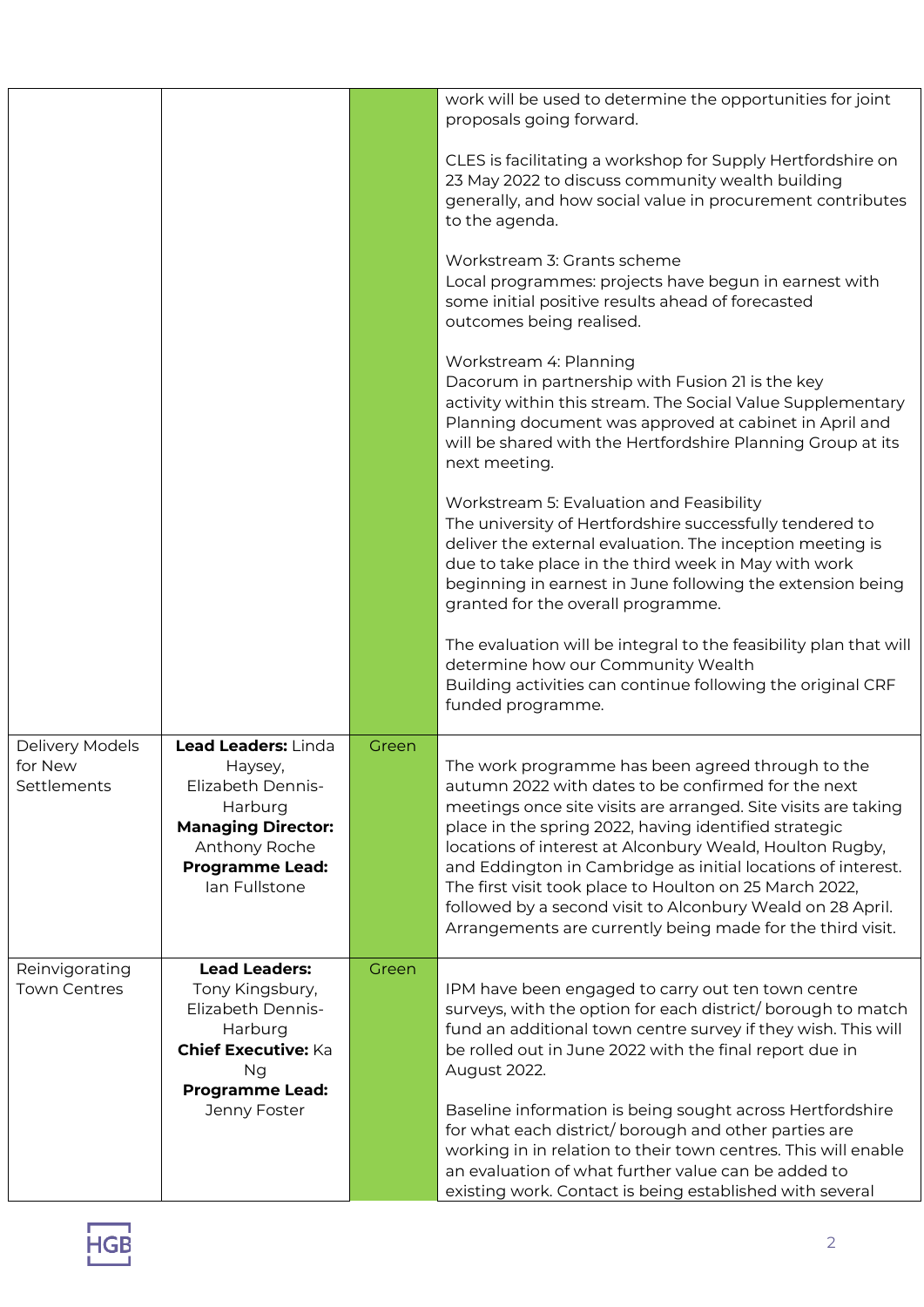|                                                                      |                                                                                                                                  |       | organisations who can offer assistance/consultancy<br>services to our districts and boroughs.                                                                                                                                                                                                                                                                                                                                                                                                                                                                                                                                                                                                                                   |
|----------------------------------------------------------------------|----------------------------------------------------------------------------------------------------------------------------------|-------|---------------------------------------------------------------------------------------------------------------------------------------------------------------------------------------------------------------------------------------------------------------------------------------------------------------------------------------------------------------------------------------------------------------------------------------------------------------------------------------------------------------------------------------------------------------------------------------------------------------------------------------------------------------------------------------------------------------------------------|
| <b>Growing Science</b><br>and Technology<br>(Cell and Gene<br>Focus) | Lead Leader: Sharon<br>Taylor<br><b>Chief Executives: Jeff</b><br>Stack,<br>Neil Hayes<br><b>Programme Lead:</b><br>Jenny Foster | Amber | This project is well underway with updates provided against<br>three key areas below:<br><b>Industry Panel:</b><br>The LEP has convened a new life sciences industry panel to<br>drive forward actions that will deliver sustained sector<br>growth, improved health outcomes and a huge economic<br>uplift for the county and across the UK. The panel, chaired<br>by LEP Board member Diane Lee, comprises<br>representatives from across the county burgeoning life<br>sciences sector including Eisai, Pharmaron, Stevenage<br>Bioscience Catalyst, Cell & Gene Therapy Catapult,<br>OneNucleus and University of Hertfordshire. More details<br>are available from<br>https://www.hertfordshirelep.com/news/2022/new-life- |
|                                                                      |                                                                                                                                  |       | sciences-industry-panel-to-grow-herts-key-sector-and-<br>deliver-nationwide-benefits/<br>The panel held its first meeting on 21 April 2022 to agree the<br>actions set out in the draft sector action plan. It agreed the<br>broad sweep of actions but recommended that some<br>additional activities should be carried out before the panel<br>convenes at the end of July 2022 to sign off the plan.                                                                                                                                                                                                                                                                                                                         |
|                                                                      |                                                                                                                                  |       | Developer Appetite.                                                                                                                                                                                                                                                                                                                                                                                                                                                                                                                                                                                                                                                                                                             |
|                                                                      |                                                                                                                                  |       | There continues to be a positive developer and investor<br>sentiment to this growing cluster with a regular stream of<br>inward investment enquiries coming through. Latest<br>private equity data on Biotechnology investments in<br>Stevenage suggests there were 5 investments in 2021<br>which equalled the previous year's results. However, the<br>size of the investments increased, and the overall levels of<br>investment rose on the previous year by 9.4%                                                                                                                                                                                                                                                           |
|                                                                      |                                                                                                                                  |       | The Panel has also asked the LEP to work with DIT and<br>provide an accessible, less technical document than that<br>set out in the current High Potential Opportunities slide<br>deck. This will help generalists involved in generating<br>investments leads to better understand the needs of<br>Foreign Direct Investors in the advanced therapies sector.                                                                                                                                                                                                                                                                                                                                                                  |
|                                                                      |                                                                                                                                  |       | Infrastructure blockages.                                                                                                                                                                                                                                                                                                                                                                                                                                                                                                                                                                                                                                                                                                       |
|                                                                      |                                                                                                                                  |       | GSK have completed their procurement process to secure a<br>development partner to expand the current campus into a<br>leading European life sciences facility, creating up to 4,000<br>new jobs. They have appointed their preferred developer                                                                                                                                                                                                                                                                                                                                                                                                                                                                                 |

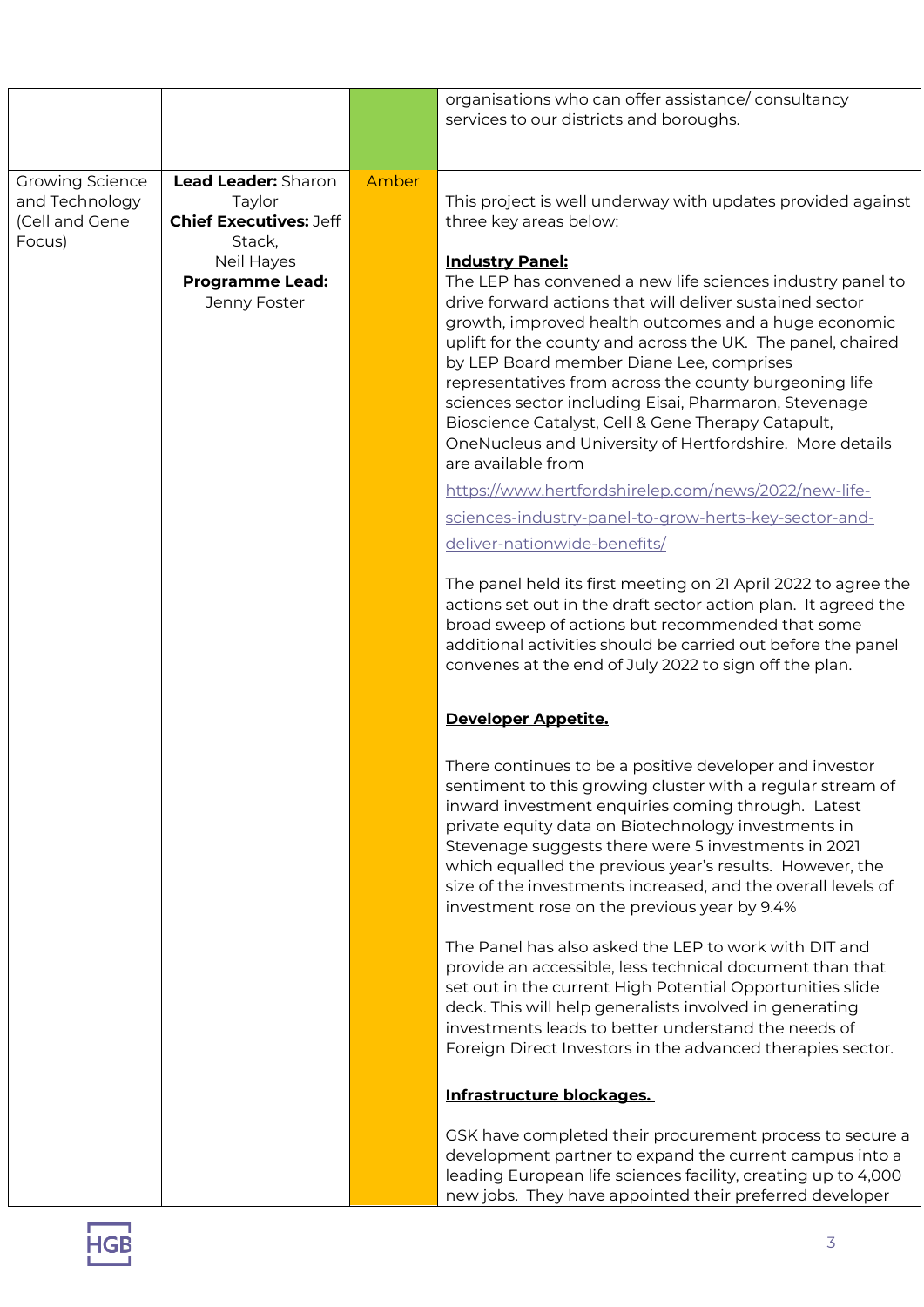|                                                                                                                                          |                                                                                                                      |       | and will be announcing the appointment before the end of<br><b>June 2021</b>                                                                                                                                                                                                                                                                                                                                                                                                                                                                                                                                                                                                                                                                                                                                                                                                                                                                                                                                                                                                                                                                                                                                                                                                                                                                                                                                                                                                                                                                                                                       |
|------------------------------------------------------------------------------------------------------------------------------------------|----------------------------------------------------------------------------------------------------------------------|-------|----------------------------------------------------------------------------------------------------------------------------------------------------------------------------------------------------------------------------------------------------------------------------------------------------------------------------------------------------------------------------------------------------------------------------------------------------------------------------------------------------------------------------------------------------------------------------------------------------------------------------------------------------------------------------------------------------------------------------------------------------------------------------------------------------------------------------------------------------------------------------------------------------------------------------------------------------------------------------------------------------------------------------------------------------------------------------------------------------------------------------------------------------------------------------------------------------------------------------------------------------------------------------------------------------------------------------------------------------------------------------------------------------------------------------------------------------------------------------------------------------------------------------------------------------------------------------------------------------|
|                                                                                                                                          |                                                                                                                      |       | £2m has been allocated by Herts LEP, HCC, Stevenage<br>Development Board and Stevenage Borough Council, to<br>carry out the detailed design for the local road system to<br>include sustainable travel measures that can help unlock<br>the growth of the area.                                                                                                                                                                                                                                                                                                                                                                                                                                                                                                                                                                                                                                                                                                                                                                                                                                                                                                                                                                                                                                                                                                                                                                                                                                                                                                                                    |
|                                                                                                                                          |                                                                                                                      |       | The development of a design vision and guidance for the<br>Gunnels Wood Road area now has an appointed consultant<br>and the project will commence early June with a period of<br>around 18 weeks to complete.                                                                                                                                                                                                                                                                                                                                                                                                                                                                                                                                                                                                                                                                                                                                                                                                                                                                                                                                                                                                                                                                                                                                                                                                                                                                                                                                                                                     |
| Climate Change<br>& Sustainability<br>(working with<br>Hertfordshire<br>Climate Change<br>and<br>Sustainability<br>Partnership<br>HCCSP) | Lead Leader: Linda<br>Haysey Chief<br><b>Executive: Matt</b><br>Partridge<br><b>Programme Lead:</b><br>Julie Greaves | Amber | Progress on implementing the four HCCSP approved<br>Strategic Action Plans (Water, Biodiversity, Carbon and<br>Transport) continues. Thirteen out of 31 quick wins have<br>now been completed, including the countywide<br>Biodiversity Baseline and associated training, and a further<br>15 are in progress. HCCSP partnered with the Energy Saving<br>Trust to launch an energy efficiency app to Hertfordshire<br>residents to help make energy savings and reduce<br>emissions. The Hertfordshire Energy Advice Tool (HEAT) was<br>launched in January and is being promoted by all partners<br>to encourage take up by residents.<br>Coordinated projects in progress include:<br>a county-wide Clean Air Day campaign including<br>$\bullet$<br>training volunteer Idling Action Champions and<br>comms to promote active travel and modal shift<br>Close coordination between Herts Licensing Officers<br>$\bullet$<br>Group and HSOG to develop coordinated approach<br>to idling enforcement, and electric taxi adoption<br>across the county<br>Continued development and submission of funding<br>bids for community engagement and other projects<br>The Behaviour Change subgroup will present a final draft<br>back to the partnership in June, following input from<br>officers before progressing to external stakeholder<br>engagement.<br>The Adaptation subgroup provided feedback to HCCSP<br>regarding the need for capacity building on this area. As<br>such, Adaptation Training was delivered by consultants<br>WSP for members and key officers in March following this |
|                                                                                                                                          |                                                                                                                      |       | recommendation.<br>Following an action from the Carbon Strategic Action Plan,<br>Local Partnerships have been working with officers to<br>prepare a communications strategy. The strategy and<br>subsequent recommendations have been provisionally<br>agreed and will return to HCCSP in June for final sign off.<br>The annual (virtual) discussions with each Local Authority<br>by the HCCSP Chair and lead CEO have been completed.                                                                                                                                                                                                                                                                                                                                                                                                                                                                                                                                                                                                                                                                                                                                                                                                                                                                                                                                                                                                                                                                                                                                                           |

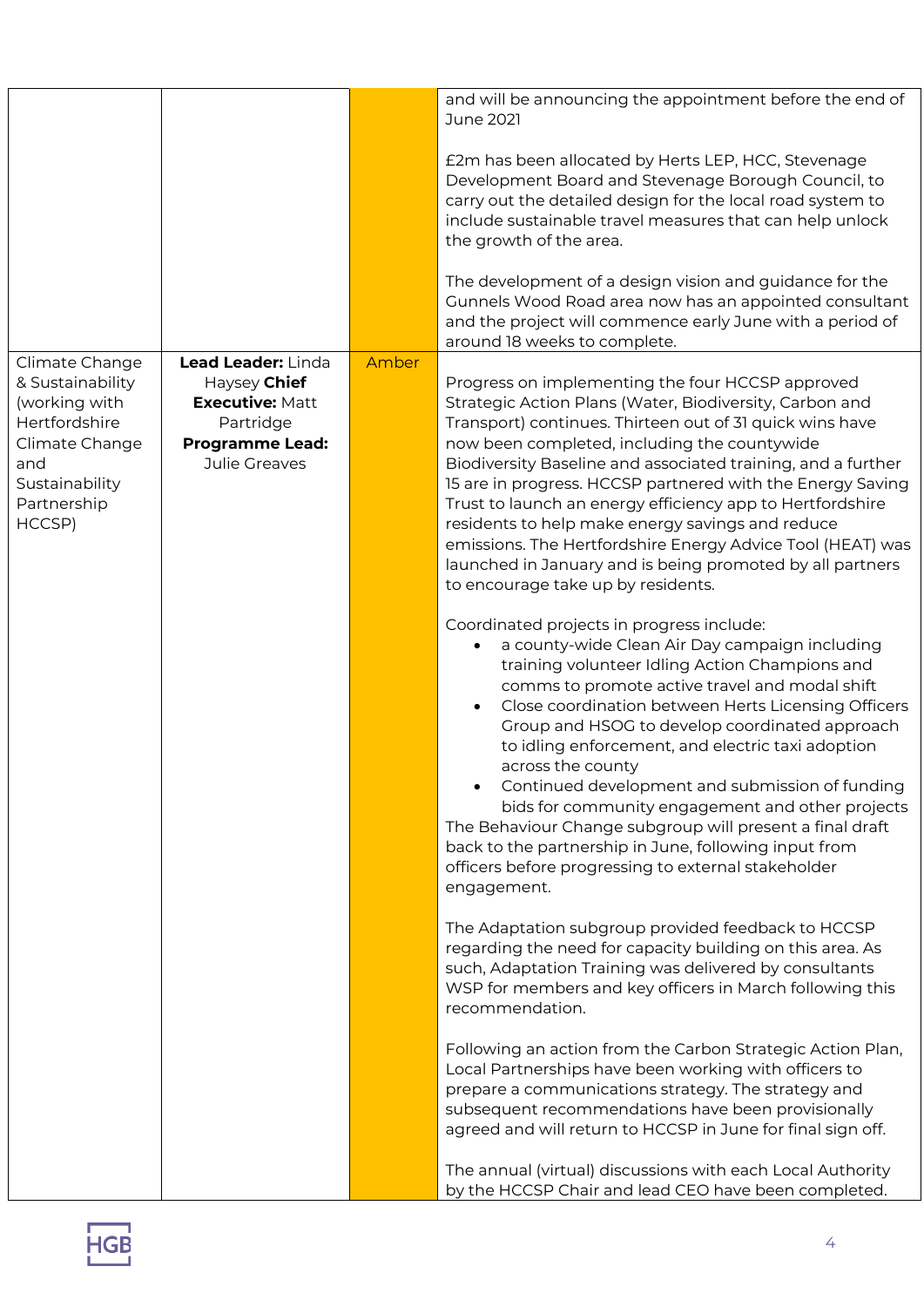|                       |                                |       | The key themes report shared positive feedback on<br>progress achieved and a need to consider communication<br>methods to members, officers and the public going<br>forwards.<br>Hertfordshire Green Infrastructure (GI) Strategy<br>Part 2 of the Strategy has been split in to two sections (2a<br>and 2b) to enable the districts/HIPP community to review<br>and comment. Part 2a focuses on Green Infrastructure (GI)<br>priorities/actions in Hertfordshire and Part 2b will focus on<br>mechanisms for delivery. A final consultation on Part 2b is<br>scheduled for June 2022 and access to documents and<br>comment forms will be available on the Herts GI<br>consultation hub website. Completion of the document is<br>set for Summer 2022. |
|-----------------------|--------------------------------|-------|---------------------------------------------------------------------------------------------------------------------------------------------------------------------------------------------------------------------------------------------------------------------------------------------------------------------------------------------------------------------------------------------------------------------------------------------------------------------------------------------------------------------------------------------------------------------------------------------------------------------------------------------------------------------------------------------------------------------------------------------------------|
|                       |                                |       |                                                                                                                                                                                                                                                                                                                                                                                                                                                                                                                                                                                                                                                                                                                                                         |
|                       |                                |       | Southern Corridor Programme Board                                                                                                                                                                                                                                                                                                                                                                                                                                                                                                                                                                                                                                                                                                                       |
| <b>Homes and</b>      | Lead Leader: Andrew            | Green | <b>Accelerated Housing Delivery</b>                                                                                                                                                                                                                                                                                                                                                                                                                                                                                                                                                                                                                                                                                                                     |
| <b>Communities</b>    | Williams                       |       | Short term housing pipeline delivery work is now paused                                                                                                                                                                                                                                                                                                                                                                                                                                                                                                                                                                                                                                                                                                 |
|                       | <b>Chief Executive:</b>        |       | given the funding position set out in the Levelling Up white                                                                                                                                                                                                                                                                                                                                                                                                                                                                                                                                                                                                                                                                                            |
|                       | Claire Hamilton                |       | paper. Accelerated housing delivery discussions continue at                                                                                                                                                                                                                                                                                                                                                                                                                                                                                                                                                                                                                                                                                             |
|                       | <b>Programme Lead:</b>         |       | a district/borough level with Homes England liaising                                                                                                                                                                                                                                                                                                                                                                                                                                                                                                                                                                                                                                                                                                    |
|                       | Jenny Foster                   |       | directly on specific sites.                                                                                                                                                                                                                                                                                                                                                                                                                                                                                                                                                                                                                                                                                                                             |
|                       |                                |       | <b>Off-Site Manufacturing</b>                                                                                                                                                                                                                                                                                                                                                                                                                                                                                                                                                                                                                                                                                                                           |
|                       |                                |       | Work on the Off-Site Manufacturing/ Modern Methods of<br>Construction Guide continues, and this will be presented to<br>Growth Board on 14 June 2022.                                                                                                                                                                                                                                                                                                                                                                                                                                                                                                                                                                                                   |
|                       |                                |       | The OSM consortium met on the 4 May 2022, there will be<br>one further meeting this year then alternative funding to<br>continue supporting the consortium will need to be found.                                                                                                                                                                                                                                                                                                                                                                                                                                                                                                                                                                       |
|                       |                                |       | OSM manufacturing facility - the LEP are continuing to<br>work with one provider but is progressing positively. We are<br>awaiting the outcome of a planning application at which<br>point it is hoped that this manufacturer will formally be<br>locating themselves in Hertfordshire towards the end of<br>this financial year.                                                                                                                                                                                                                                                                                                                                                                                                                       |
| <b>Creative &amp;</b> | <b>Lead Leader: Morris</b>     | Amber |                                                                                                                                                                                                                                                                                                                                                                                                                                                                                                                                                                                                                                                                                                                                                         |
| <b>Screen</b>         | <b>Bright</b>                  |       | The working group last met in April 2022, with ongoing                                                                                                                                                                                                                                                                                                                                                                                                                                                                                                                                                                                                                                                                                                  |
| <b>Industries</b>     | <b>Chief Executive: Neil</b>   |       | constructive discussions around key activities that can be                                                                                                                                                                                                                                                                                                                                                                                                                                                                                                                                                                                                                                                                                              |
|                       | Hayes (LEP)                    |       | progressed whilst awaiting the final version of the LEP's                                                                                                                                                                                                                                                                                                                                                                                                                                                                                                                                                                                                                                                                                               |
|                       | <b>Programme Leads</b>         |       | emerging Sector Action Plan.                                                                                                                                                                                                                                                                                                                                                                                                                                                                                                                                                                                                                                                                                                                            |
|                       | (current):<br>Adam Wood (LEP), |       |                                                                                                                                                                                                                                                                                                                                                                                                                                                                                                                                                                                                                                                                                                                                                         |
|                       | <b>Brenda Harris</b>           |       | The LEP have just completed a series of meetings with                                                                                                                                                                                                                                                                                                                                                                                                                                                                                                                                                                                                                                                                                                   |
|                       | (Interim)                      |       | major studios in the county and have secured their<br>agreement to join the Creative & Screen Industries Panel.                                                                                                                                                                                                                                                                                                                                                                                                                                                                                                                                                                                                                                         |
|                       |                                |       |                                                                                                                                                                                                                                                                                                                                                                                                                                                                                                                                                                                                                                                                                                                                                         |
|                       |                                |       | A priority workstream action is to develop a<br>feasibility/business plan to establish a Herts Film Office.<br>North Herts Council have been asked to join the working                                                                                                                                                                                                                                                                                                                                                                                                                                                                                                                                                                                  |

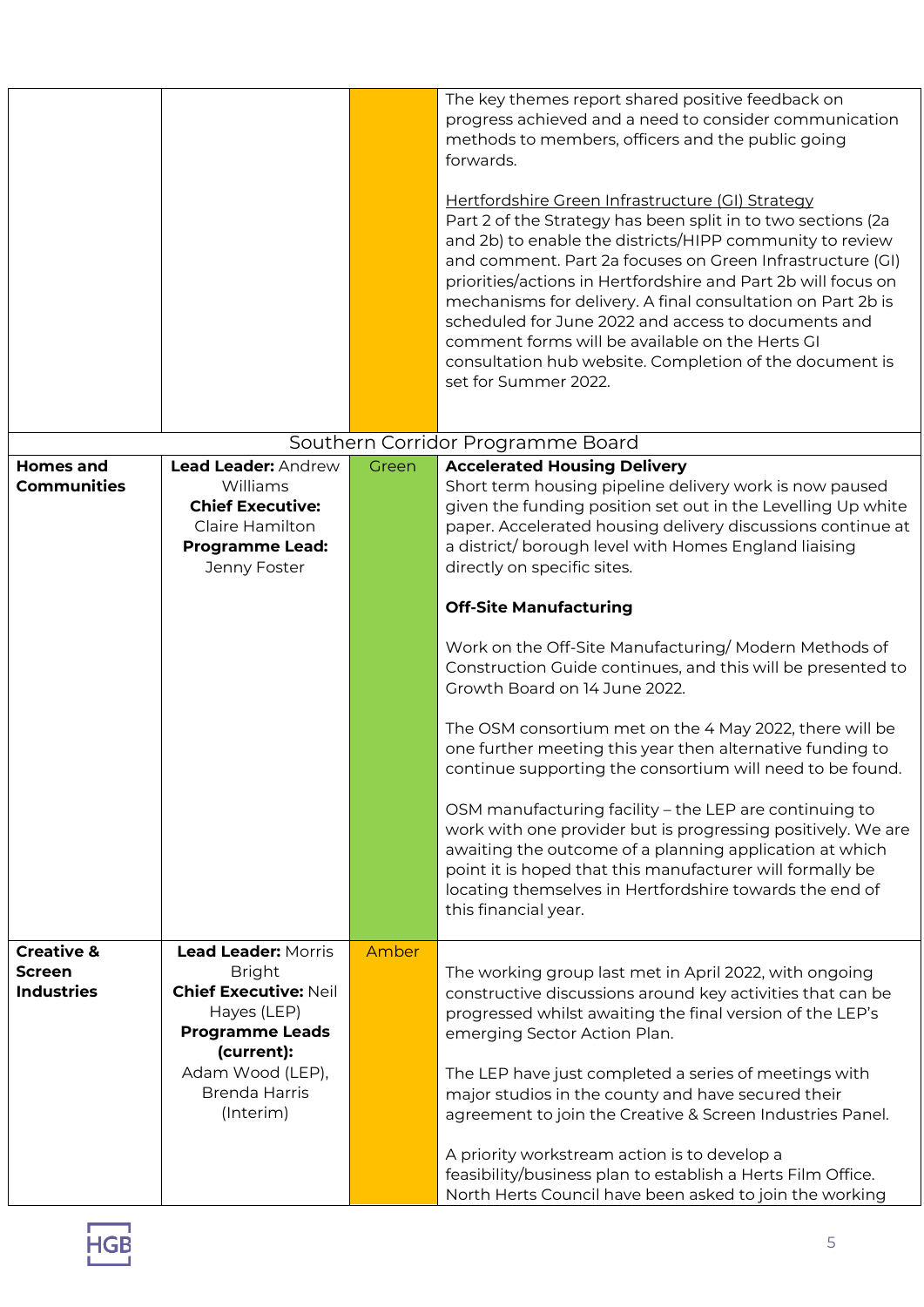|                             |                         |       | group since they have a particular interest in developing a<br>co-ordinated film location resource.                            |
|-----------------------------|-------------------------|-------|--------------------------------------------------------------------------------------------------------------------------------|
|                             |                         |       |                                                                                                                                |
|                             |                         |       | Since one of the key milestones is developing a Herts Film                                                                     |
|                             |                         |       | Office, a further separate officer-led subgroup has been                                                                       |
|                             |                         |       | established to review the feasibility of setting up the                                                                        |
|                             |                         |       | centralised Hertfordshire TV & Film office, as a "1 stop shop"                                                                 |
|                             |                         |       | for production companies to liaise with the public sector.                                                                     |
| <b>Harlow &amp; Gilston</b> | Lead Leader: Linda      | Green | The HGGT Garden Town is a project underpinned by a                                                                             |
| <b>Garden Town</b>          | Haysey                  |       | partnership of 5 council partners - EHDC, HDC, EFDC and                                                                        |
|                             | <b>Chief Executive:</b> |       | Essex and Herts County Councils. Its main objective is to co-                                                                  |
|                             | <b>Richard Cassidy</b>  |       | ordinate and enable delivery of 16,000 homes by 2033,                                                                          |
|                             | <b>Programme Lead:</b>  |       | along with associated infrastructure, delivering to a Garden                                                                   |
|                             | Naisha Polaine          |       | Town Vision. It is HGGT work priorities are as follows:                                                                        |
|                             |                         |       | HGGT - Next Steps for the Partnership - Governance<br>1.                                                                       |
|                             |                         |       | <b>Review</b>                                                                                                                  |
|                             |                         |       | In principle the 5 Council Partners have agree the                                                                             |
|                             |                         |       | establishment of a Joint Committee. Work continues to                                                                          |
|                             |                         |       | scope delegations in detail for further consideration in Q2                                                                    |
|                             |                         |       | 2022/23.                                                                                                                       |
|                             |                         |       | 2. HGGT Delivery Programme                                                                                                     |
|                             |                         |       | The 2022/23 HGGT Work Programme is being finalised for                                                                         |
|                             |                         |       | approval on the 13 June 2022, HGGT Board taking into                                                                           |
|                             |                         |       | account the funding allocation made by Homes England                                                                           |
|                             |                         |       | and the 5 Council partners. This will be set against the                                                                       |
|                             |                         |       | following key priorities:                                                                                                      |
|                             |                         |       | Continue to be the holder of the Garden Town Vision<br>$\bullet$                                                               |
|                             |                         |       | for the 5 Local Authorities and coordinate them to                                                                             |
|                             |                         |       | achieve that ambition                                                                                                          |
|                             |                         |       | Map the Garden Town's technical programme<br>$\bullet$                                                                         |
|                             |                         |       | showing milestones to deliver the planned housing, jobs                                                                        |
|                             |                         |       | & infrastructure and implement rigorous Programme                                                                              |
|                             |                         |       | Management of the overall garden town growth to                                                                                |
|                             |                         |       | meet delivery trajectories                                                                                                     |
|                             |                         |       | Develop the Rolling Infrastructure Fund for the 5 Local<br>$\bullet$<br>Authorities to collect developer contributions and HIG |
|                             |                         |       | repayments; providing the method to deliver critical                                                                           |
|                             |                         |       | enabling infrastructure for the future                                                                                         |
|                             |                         |       | Develop and implement the Stewardship Body to<br>$\bullet$                                                                     |
|                             |                         |       | ensure that new community assets are held long-term                                                                            |
|                             |                         |       | Co-ordinate partners across the functional economic<br>$\bullet$                                                               |
|                             |                         |       | area to develop an economic growth strategy to foster                                                                          |
|                             |                         |       | inclusive growth                                                                                                               |
|                             |                         |       | Support the regeneration delivery of Harlow Town<br>$\bullet$                                                                  |
|                             |                         |       | Centre and neighbourhoods                                                                                                      |
|                             |                         |       | <b>Strategic Site update</b><br>3.                                                                                             |
|                             |                         |       | The current most advanced key strategic site in the                                                                            |
|                             |                         |       | Southern Corridor is the Gilston Villages being brought                                                                        |
|                             |                         |       | forward by Places for People and Taylor Wimpey.                                                                                |
|                             |                         |       | <b>Gilston Villages 1 - 6 Planning Application</b><br>a)                                                                       |
|                             |                         |       |                                                                                                                                |

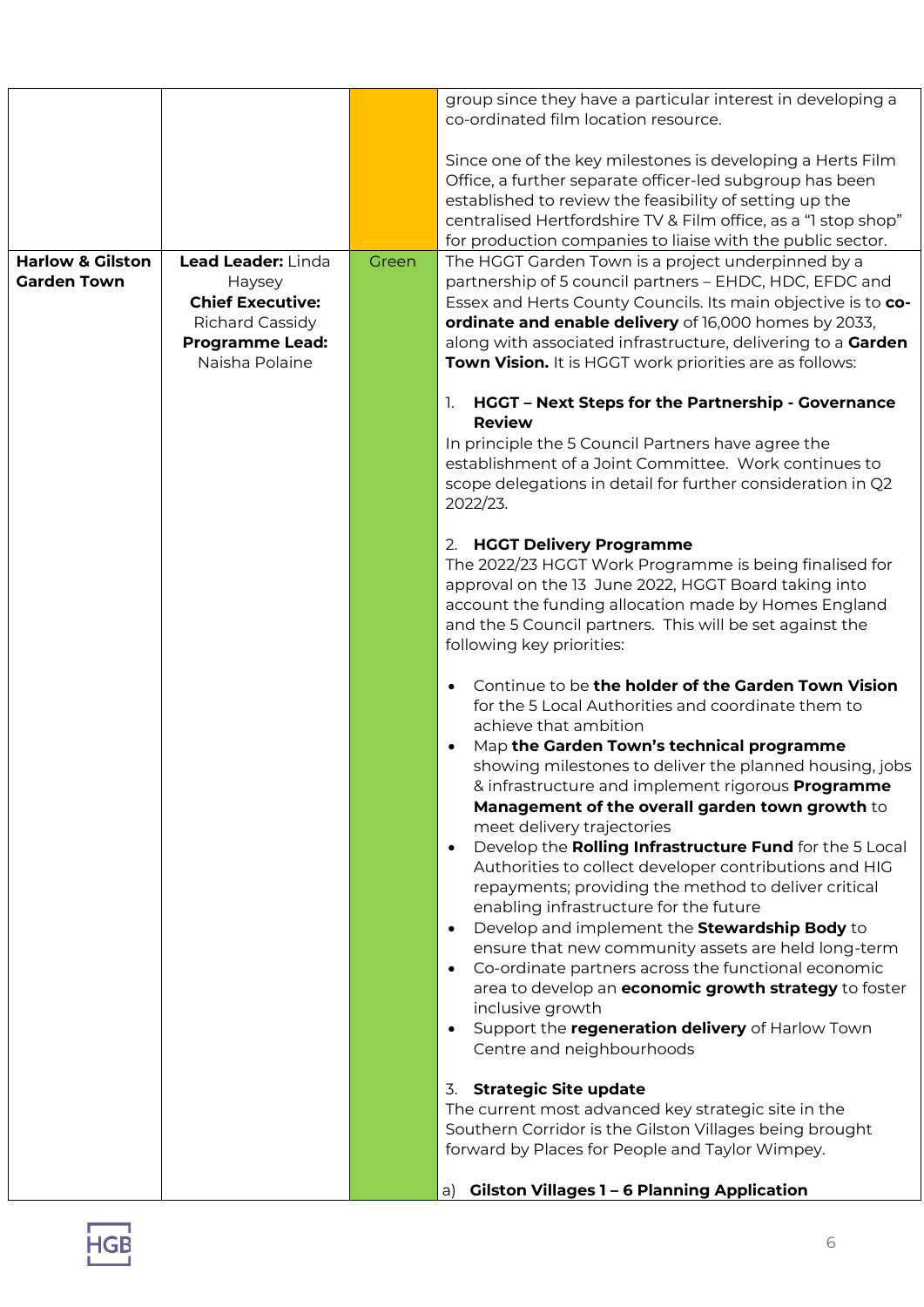|                                           |                                                                                                                           |       | Planning application proposals for the 10,000 new home<br>development at Gilston remain under consideration by<br>East Herts Council. Outline Application Committee<br>meetings are likely to be Q2-Q3 2022. The Councils and<br>applicants continue to work together to secure a<br>development related funding package (through s106<br>Agreement) that will deliver a full range of supporting<br>infrastructure and other service provision - transport<br>enhancements, education provision and significant<br>affordable housing delivery chief amongst them.<br>Full planning applications for the river crossings<br>b)<br>(infrastructure to be funded initially by the Government<br>Housing Infrastructure Grant (HIG)) were approved by<br>East Herts Planning Committee on 22 February 2022<br>and Harlow Planning Committee on 23 February 2022.                                                                                                                                                                                                                                                                                                                                                                                                   |
|-------------------------------------------|---------------------------------------------------------------------------------------------------------------------------|-------|------------------------------------------------------------------------------------------------------------------------------------------------------------------------------------------------------------------------------------------------------------------------------------------------------------------------------------------------------------------------------------------------------------------------------------------------------------------------------------------------------------------------------------------------------------------------------------------------------------------------------------------------------------------------------------------------------------------------------------------------------------------------------------------------------------------------------------------------------------------------------------------------------------------------------------------------------------------------------------------------------------------------------------------------------------------------------------------------------------------------------------------------------------------------------------------------------------------------------------------------------------------|
|                                           |                                                                                                                           |       | 4. Funding<br>The primary source of external funding for the HGGT<br>project has, to date, been Garden Town Capacity Funding<br>and an allocation of £250,000 was made in March 2022 by<br>Homes England. A further £700,000 was announced on<br>20/3/22 as part of a major package of Government support<br>funding for Garden Towns and Communities.                                                                                                                                                                                                                                                                                                                                                                                                                                                                                                                                                                                                                                                                                                                                                                                                                                                                                                           |
| <b>Hemel Garden</b><br><b>Communities</b> | Lead Leader: Andrew<br>Williams<br><b>Chief Executive:</b><br>Claire Hamilton<br><b>Programme Lead:</b><br>Phillipa Zieba | Green | <b>HGC Transport Plan</b><br>Work on the HGC Transport Plan continues to progress<br>forward with completion of the next iteration due<br>summer 2022 ahead of a variety of engagement<br>activities, final changes and sign-off.<br>Recent engagement activity included a "Your Local<br>Journeys" survey, focussed on gaining insight into how<br>the community currently travel within the area, how<br>they might travel in the future, and identifying existing<br>barriers to more active and sustainable travel modes.<br>This initial engagement phase concluded in March<br>with over 500 responses.<br>A Quality Review Panel to consider the principles of the<br>$\bullet$<br>emerging Transport Plan is to be undertaken in June.<br><b>HGC Framework Plan</b><br>HGC Framework Plan is the key study that will shape<br>the strategic infrastructure and spatial requirements<br>for Hemel Garden Communities. The work is being<br>progressed by David Lock Associates, landowners<br>within the growth areas and the HGC team. A draft<br>spatial plan has been produced and key issues are<br>currently under review.<br>An initial Quality Review Panel was undertaken in<br>$\bullet$<br>March / April, hosted by Design SE. Feedback will be |
|                                           |                                                                                                                           |       | used to inform future iterations of the Framework Plan.<br>An assessment of supporting infrastructure and<br>viability is also underway and programmed for<br>completion in early summer.<br>Consultation upon the Framework Plan is scheduled<br>for later in the year.                                                                                                                                                                                                                                                                                                                                                                                                                                                                                                                                                                                                                                                                                                                                                                                                                                                                                                                                                                                         |

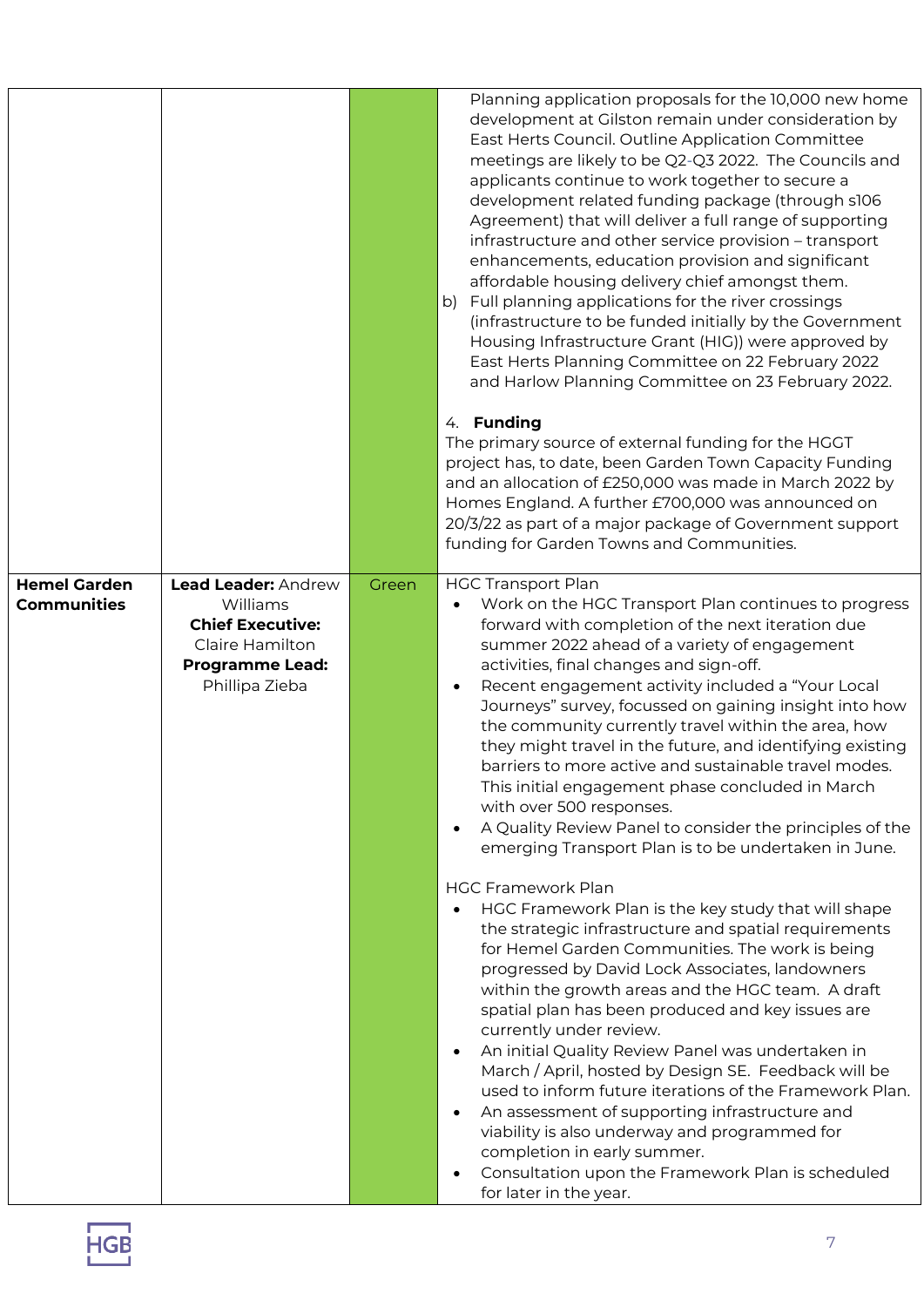|                                                                                                     |                                                                                                                        |       | Communications and Engagement<br>A draft Communications and Engagement Strategy<br>has been prepared and is currently under review. This<br>will form the basis of approach to engagement,<br>supported by an appropriate Action Plan.<br>HGC's branding work has now been concluded and<br>development of a dedicated website is underway. This<br>will be launched later this year and will provide a key<br>resource for future communications and engagement.<br>Recruitment<br>Recruitment for an Independent Chair of the HGC<br>Board has now been concluded and Bob Lane joined<br>the Board in May 2022.                                                                                                                                                           |
|-----------------------------------------------------------------------------------------------------|------------------------------------------------------------------------------------------------------------------------|-------|-----------------------------------------------------------------------------------------------------------------------------------------------------------------------------------------------------------------------------------------------------------------------------------------------------------------------------------------------------------------------------------------------------------------------------------------------------------------------------------------------------------------------------------------------------------------------------------------------------------------------------------------------------------------------------------------------------------------------------------------------------------------------------|
| <b>Mass Rapid</b><br>Transit -<br>Hertfordshire &<br><b>Essex Rapid</b><br><b>Transit (HERT)</b>    | Lead Leader: Phil<br><b>Bibby</b><br><b>Chief Executive:</b><br>Mark Kemp<br><b>Programme Lead:</b><br>Darren Granger  | Green | 3-minute promotional video is available to view on<br>$\bullet$<br><b>HCC's YouTube channel</b><br>https://www.youtube.com/watch?v=EAQFFO2dg3I and<br>also on the Growth Board<br>website www.hertfordshiregrowthboard.com/2021/11/18/<br>introducing-the-hertfordshire-to-essex-rapid-transit-<br>hert/<br>Project being reviewed in light of Hertfordshire's Bus<br>Service Improvement Plan (BSIP) and recent funding<br>announcement Bus Service Improvement Plan funding<br>set for Herts - Intalink to ensure the projects are aligned<br>and a coordinated approach is taken for Public<br>Transport.<br>Completion of Strategic Outline Business Case in<br>Summer 2022 ready for political sign off.<br>Submission of SOBC for funding approval in Autumn<br>2022. |
| <b>Resetting the SE</b><br><b>Herts economy</b><br>in response to<br>COVID-19 and<br>climate change | Lead Leader: Lewis<br>Cocking<br><b>Chief Executive: Jeff</b><br><b>Stack</b><br><b>Programme Lead:</b><br>Kevin Clark | Green | <b>Project 1 Park Plaza West</b><br>Plans for major new film/TV studios are being progresses<br>with the potential to create over 4,500 permanent jobs and<br>£300m to the local economy. A full planning application has<br>now been submitted with an expected decision July 2022.<br>Assuming that is positive, construction work is expected to<br>commence in late 2022.                                                                                                                                                                                                                                                                                                                                                                                               |
|                                                                                                     |                                                                                                                        | Amber | Project 2 New Park Lane Railway Station, Waltham<br>Cross (No update from Jan 2022)<br>The next key step is to establish and ensure Network Rail's<br>and the operators' requirements are met so they can fully<br>support the project and give it a much stronger chance of<br>funding and getting onto the Rail Network Enhancement<br>Pipeline in Control Period 7 (2024-2029). A meeting is<br>being planned with Network Rail and the operators to:<br>discuss and confirm what timetabling/performance<br>work is now required at this stage to move this forward<br>and inform a letter of support and to support the<br>business case:<br>provide clarity on how to move the schemes forward via<br>a 'champion' at Network Rail to ensure inclusion of the         |

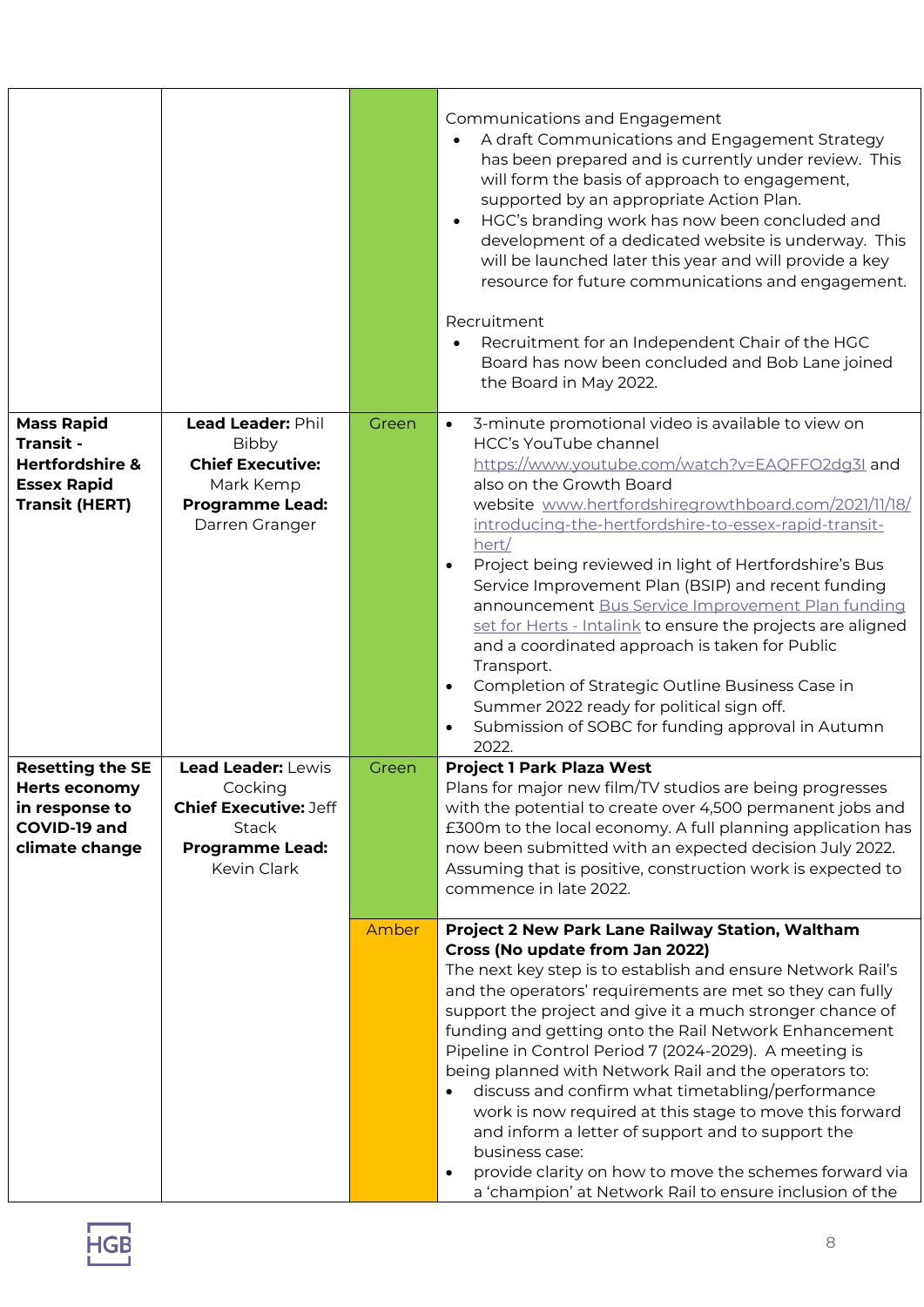|                                       |                                                                                                                 |       | schemes in the CP7 planning processes that are<br>currently on going.                                                                                                                                                                                                                                                                                                                                                                                                                                                                                                                                                                                                                                                                                                                                  |
|---------------------------------------|-----------------------------------------------------------------------------------------------------------------|-------|--------------------------------------------------------------------------------------------------------------------------------------------------------------------------------------------------------------------------------------------------------------------------------------------------------------------------------------------------------------------------------------------------------------------------------------------------------------------------------------------------------------------------------------------------------------------------------------------------------------------------------------------------------------------------------------------------------------------------------------------------------------------------------------------------------|
|                                       |                                                                                                                 | Green | Project 3 Development of a new Business Park and hi-<br>tech starter Centre - Maxwells West<br>The construction is still on schedule to be completed in<br>$\bullet$<br>December 2022 and the steel framework is now<br>complete and all floor slabs are in place together with<br>the roof<br>A marketing board is due to be erected on the site in<br>June and comprehensive marketing to begin at the<br>same time                                                                                                                                                                                                                                                                                                                                                                                  |
|                                       |                                                                                                                 | Amber | Project 4 Brookfield & surrounding infrastructure<br>A scheme freeze is expected at the end of May<br>Planning applications are due to made in August.<br>Further discussions currently being held with the Gypsy<br>Community to secure their agreement to the proposed<br>relocation<br>Broxbourne Borough Council and Hertfordshire County<br>Council are preparing to go to the market to secure and<br>infrastructure development partner in respect of the<br>Garden Village                                                                                                                                                                                                                                                                                                                     |
|                                       |                                                                                                                 | Green | <b>Project 5 Waltham Cross Town Centre Regeneration</b><br>The Council has established a Waltham Cross Renaissance<br>officer steering group and a thematic implementation<br>programme has been produced with theme and project<br>leads established. Work also continues towards the<br>production of a town centre planning framework and the<br>Waltham Cross Area Action Plan. A subgroup has also been<br>established to work on a revised bid for the Levelling Up<br>Fund.<br>The Council has also appointed Rivington Hark to advise on<br>the best use of its assets in the Town Centre.                                                                                                                                                                                                     |
| Watford<br><b>Junction</b><br>Quarter | Lead Leader: Peter<br>Taylor<br><b>Chief Executive:</b><br>Donna Nolan<br><b>Programme Lead:</b><br>Julian Hart | Amber | <b>Station</b><br>Network Rail and Kingshott still hoping to agree<br>changes to concourse, however covid has impacted<br>retail trade and this has impacted on the land deal<br>negotiations. The financial position is being reviewed<br>and agreement is anticipated in mid-2022.<br>Network Rail has submitted a funding request to DoT<br>$\bullet$<br>for £1m for a pedestrian bridge – all going well, this<br>would be signed off in April 2022. Design would proceed<br>for 12 months to explore pedestrian bridge feasibility<br>and confirm costs. We are still waiting to hear on this<br>decision.<br>When work starts, Network Rail have agreed to work<br>$\bullet$<br>with WBC and partners to consider extension of bridge<br>to make it public access to eastern side of rail lines. |